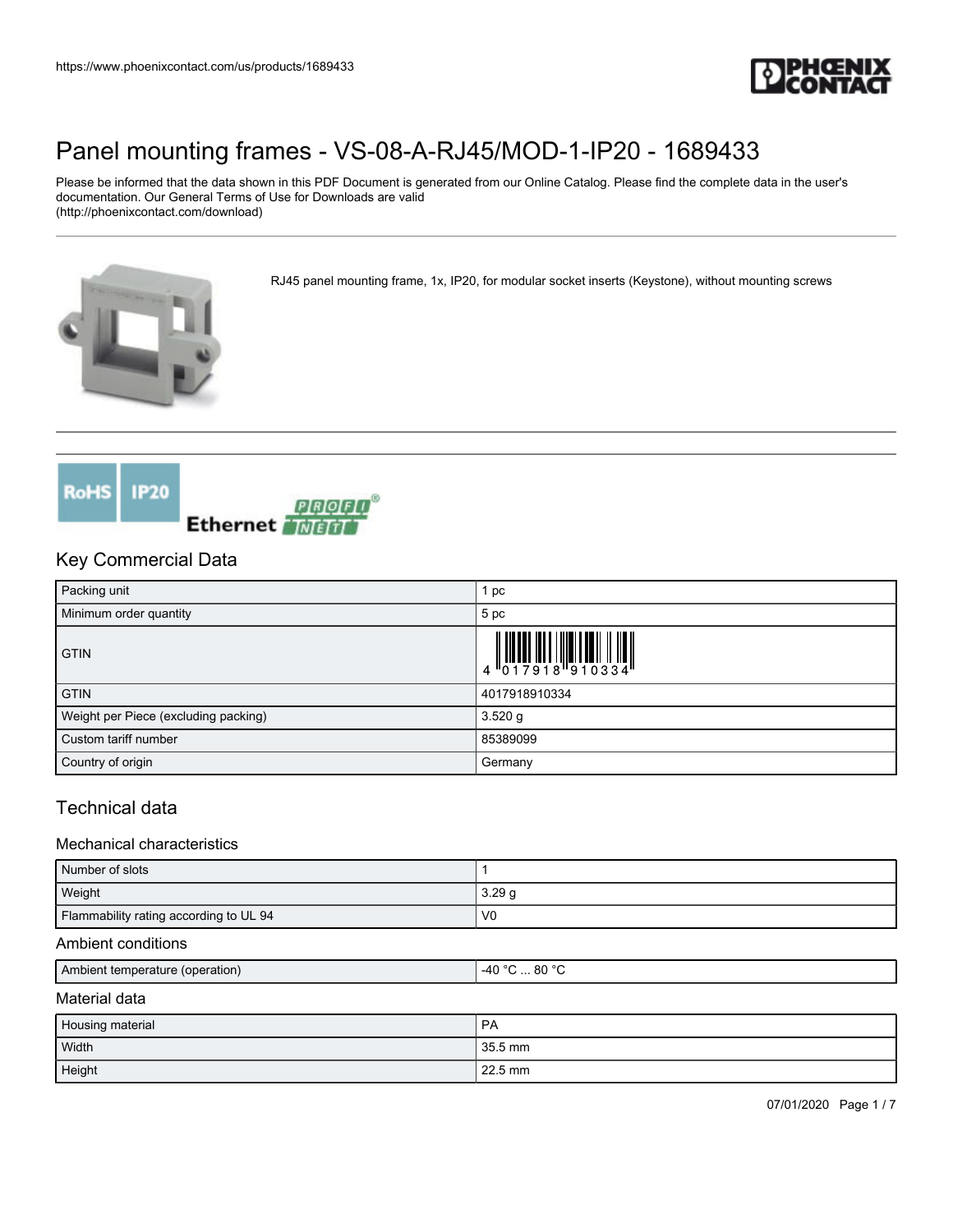

## Technical data

#### Material data

| Depth                                   | $13.4 \text{ mm}$                                       |
|-----------------------------------------|---------------------------------------------------------|
| <b>Standards and Regulations</b>        |                                                         |
| Flammability rating according to UL 94  | V0                                                      |
| <b>Environmental Product Compliance</b> |                                                         |
| China RoHS                              | Environmentally friendly use period: unlimited = EFUP-e |
|                                         | No hazardous substances above threshold values          |

## Drawings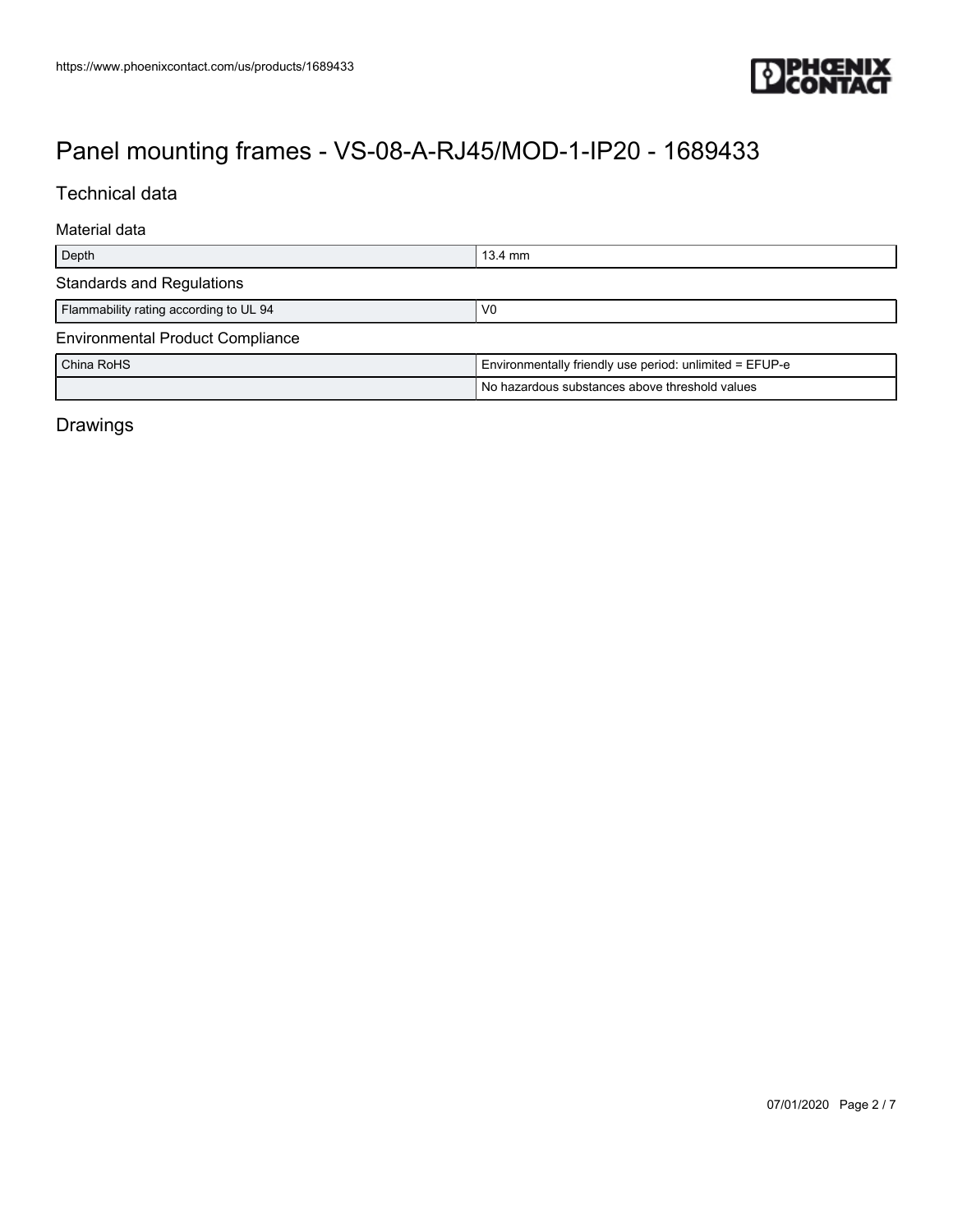



Dimensional drawing

Mounting cutout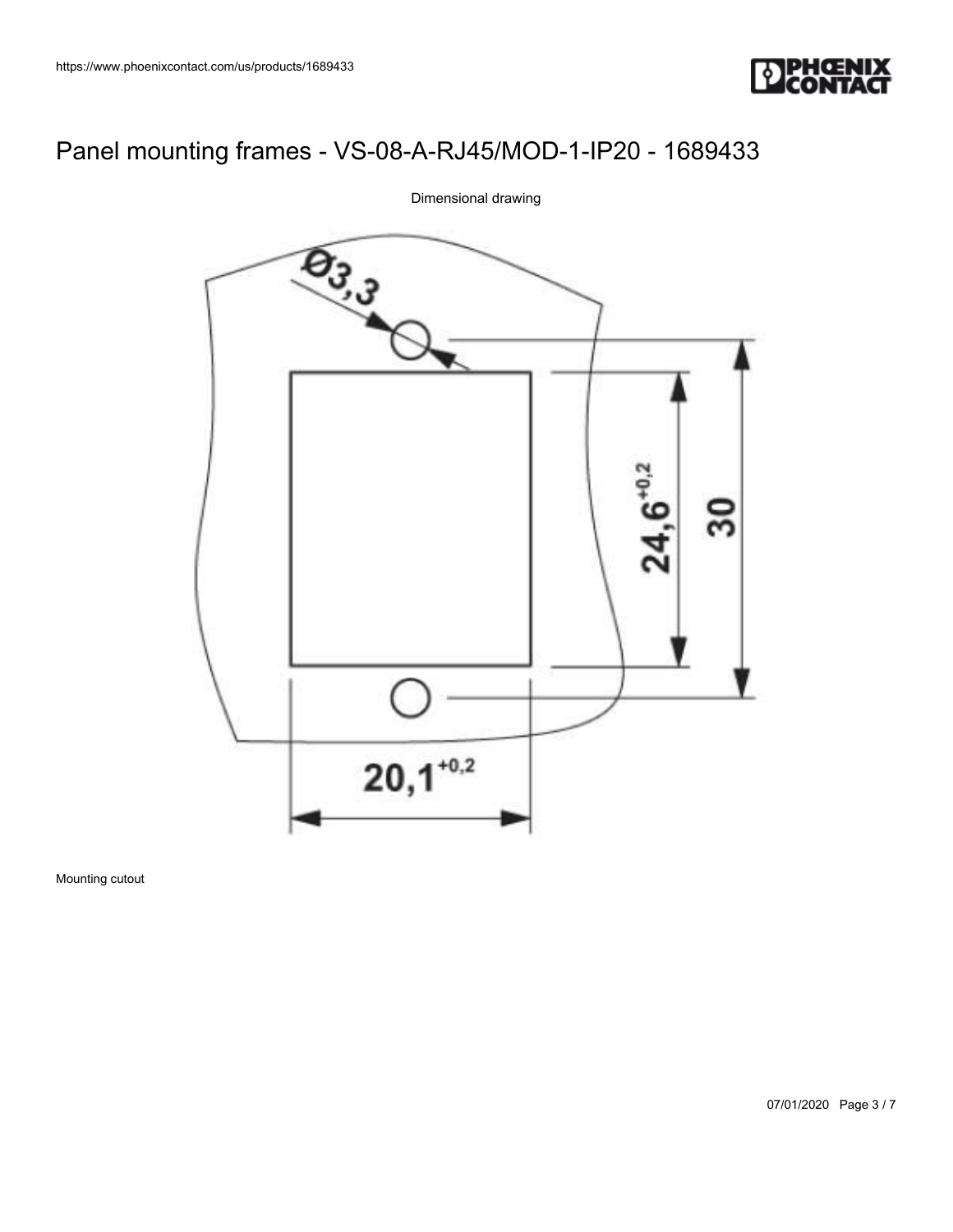



Dimensional drawing

RJ45 panel mounting frame, IP20

### Articles in set

[Panel mounting frames - VS-08-A-RJ45/MOD-1-IP20 - 1689433](https://www.phoenixcontact.com/us/products/1689433)



RJ45 panel mounting frame, 1x, IP20, for modular socket inserts (Keystone), without mounting screws

### **Classifications**

#### eCl@ss

| eCl@ss 10.0.1 | 27440210 |
|---------------|----------|
| eCl@ss 4.0    | 27260700 |
| eCl@ss 4.1    | 27260700 |
| eCl@ss 5.0    | 27260700 |

07/01/2020 Page 4 / 7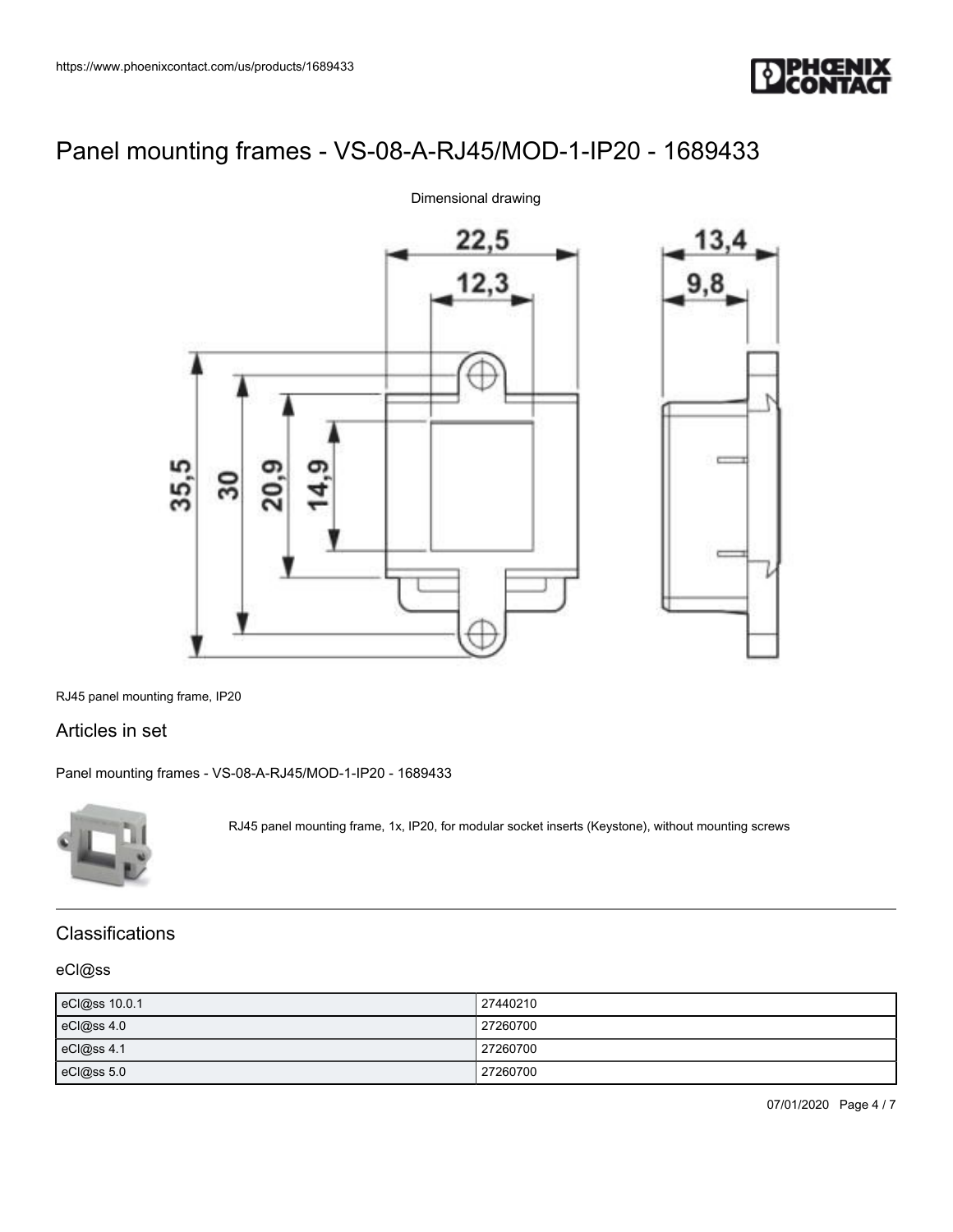

# **Classifications**

#### eCl@ss

| eCl@ss 5.1   | 27260700 |
|--------------|----------|
| eCl@ss 6.0   | 27261200 |
| $eCl@ss$ 7.0 | 27440210 |
| eCl@ss 8.0   | 27440210 |
| eCl@ss 9.0   | 27440210 |

#### ETIM

| <b>ETIM 2.0</b> | EC000764 |
|-----------------|----------|
| <b>ETIM 3.0</b> | EC001121 |
| <b>ETIM 4.0</b> | EC002310 |
| <b>ETIM 5.0</b> | EC002310 |
| ETIM 6.0        | EC002310 |
| <b>ETIM 7.0</b> | EC002310 |

### UNSPSC

| UNSPSC 6.01          | 31261501 |
|----------------------|----------|
| <b>UNSPSC 7.0901</b> | 31261501 |
| UNSPSC 11            | 31261501 |
| <b>UNSPSC 12.01</b>  | 31261501 |
| <b>UNSPSC 13.2</b>   | 39121421 |
| <b>UNSPSC 18.0</b>   | 39121421 |
| <b>UNSPSC 19.0</b>   | 39121421 |
| <b>UNSPSC 20.0</b>   | 39121421 |
| <b>UNSPSC 21.0</b>   | 39121421 |

## Approvals

Approvals

Approvals

EAC

#### Ex Approvals

Approval details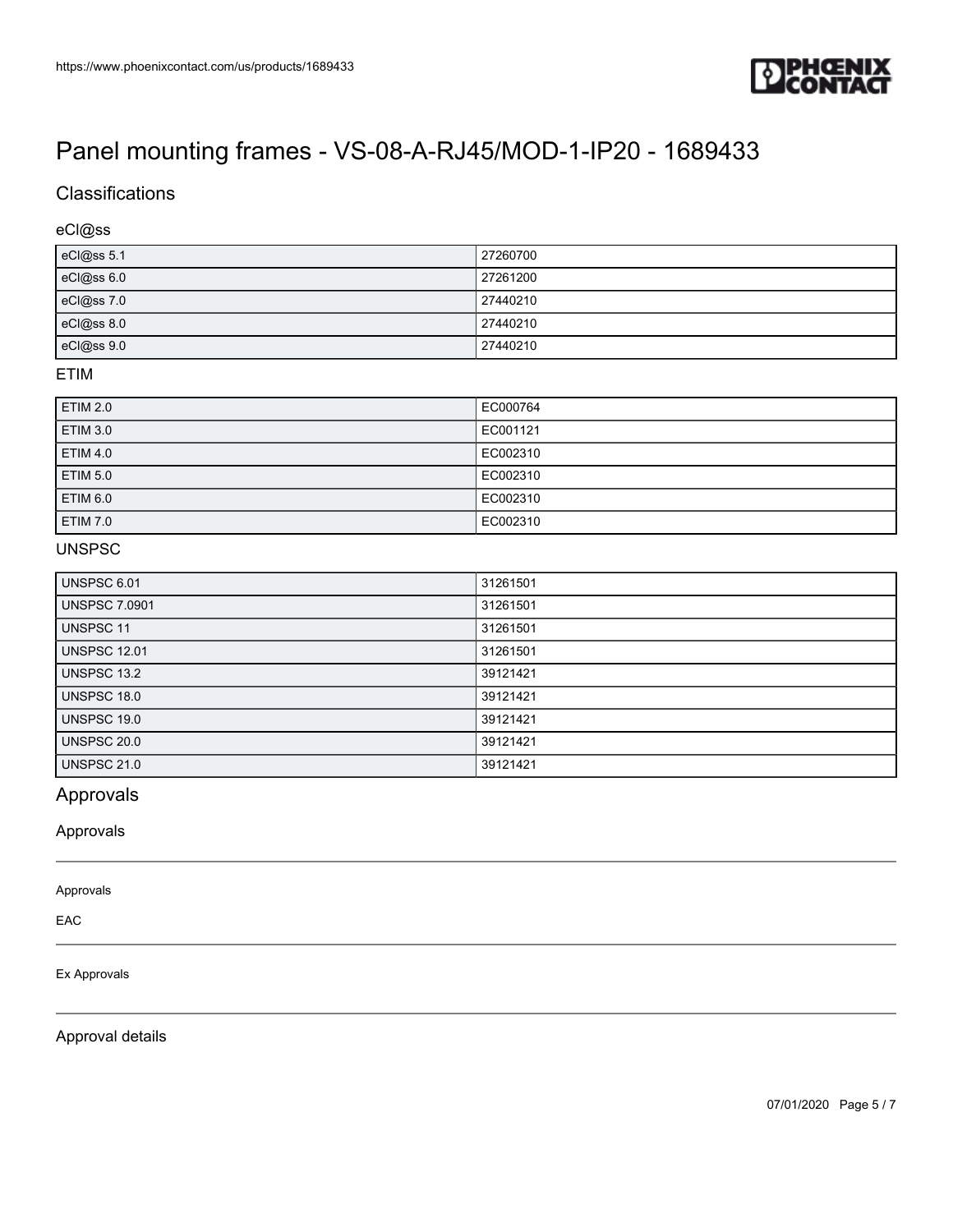

### Approvals

 $\begin{array}{ccc} \text{E.} & \bullet & \bullet & \bullet \\ \text{E.} & \bullet & \bullet & \bullet & \bullet \end{array}$ 

Accessories

Accessories

Female insert

[RJ45 coupling - CUC-K-D1ZNI-S/R4GCHP8 - 1086108](https://www.phoenixcontact.com/us/products/1086108)



RJ45 coupling, degree of protection: IP20, number of positions: 8, 10 Gbps, CAT6<sub>A</sub>, material: Zinc die-cast, connection method: 2x RJ45, Keystone design for use with IP20 and IP67 panel mounting frame or integrated directly into the housing panel

[RJ45 coupling - VS-08-BU-RJ45/BU - 1689064](https://www.phoenixcontact.com/us/products/1689064)



RJ45 coupling, degree of protection: IP20, number of positions: 8, 1 Gbps, CAT5 (IEC 11801:2002), material: Fiberglass, PBT, connection method: Female, Keystone

[RJ45 socket insert - VS-08-BU-RJ45-6/KA/LSA - 1653168](https://www.phoenixcontact.com/us/products/1653168)



RJ45 socket insert, modular (Keystone), CAT6, 8-pos., shielded, with cable connection (LSA), for litz and solid wires AWG 26 ... 22

[RJ45 socket insert - CUC-K-J1ZNI-S/R4IDC8 - 1419021](https://www.phoenixcontact.com/us/products/1419021)



RJ45 socket insert, type: RJ45, degree of protection: IP20, number of positions: 8, 10 Gbps, CAT6<sub>A</sub>, material: Zinc diecast, connection method: IDC connection, connection cross section: AWG 26- 22, Keystone design for use with IP20 panel mounting frame or integrated directly into the housing panel